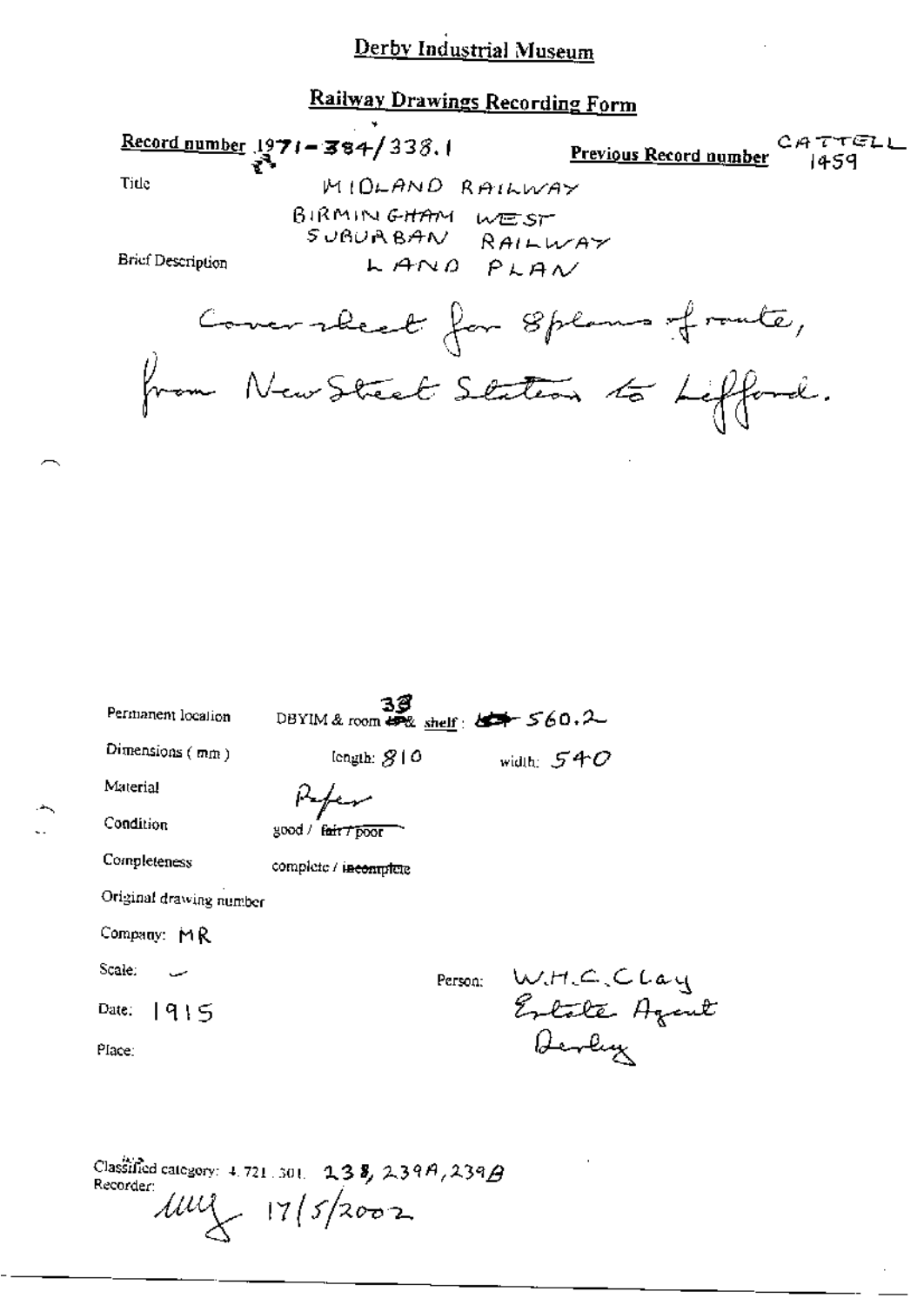## Railway Drawings Recording Form

Record number 1971-384/338.2 CATTELL Previous Record number 14 59 Title BIRMINGHAM WEST SURURBAN BRANCH **Brief Description** Planet-oute slowing tracks, buildings, sad,<br>watercourses, bannelinies. New Street Station showing LNWR section or MR rection. To the routhwest au area for Central goods Station shows layout and all properties soumers affected. County of Warwich. City & County Borough of Birmingham, Parish of Bermingham Landowners: TPleins AStakes, COutton. E Controright. EDMA Redding, WBSmith, ECSpooner & ER Chesshire. HMoon. TShow. SirRAKettle. JOniors Blan Banking Cos CJ Pattitt. TFonks. GYJeiffe. Permanent location DBY(M & room  $\frac{33}{4}$ & shelf  $\frac{1}{260.2}$  $\overline{P}$   $\overline{P}$ Dimensions (min) length:  $S/C$ width: 54C Material سهبهلها Condition good / fair / poor" Completeness complete / incomplete-Original drawing number 5HEET ! Company:  $M\mathcal{R}$ Scale:  $1'' = 2c + A$ in S Person  $_{\text{Date}}$  DEC 1915 Place  $-424MP - 424MP$ Berminghom

3.

Classified category: 4, 721, 301  $\left[ 2.38, \frac{2.38}{2.346} \right]$  2.39 $\beta$ Recorder  $\int_0^1 \frac{1}{2} \, dx = \frac{1}{2} \int_0^1 17 \, dx = \frac{1}{2}$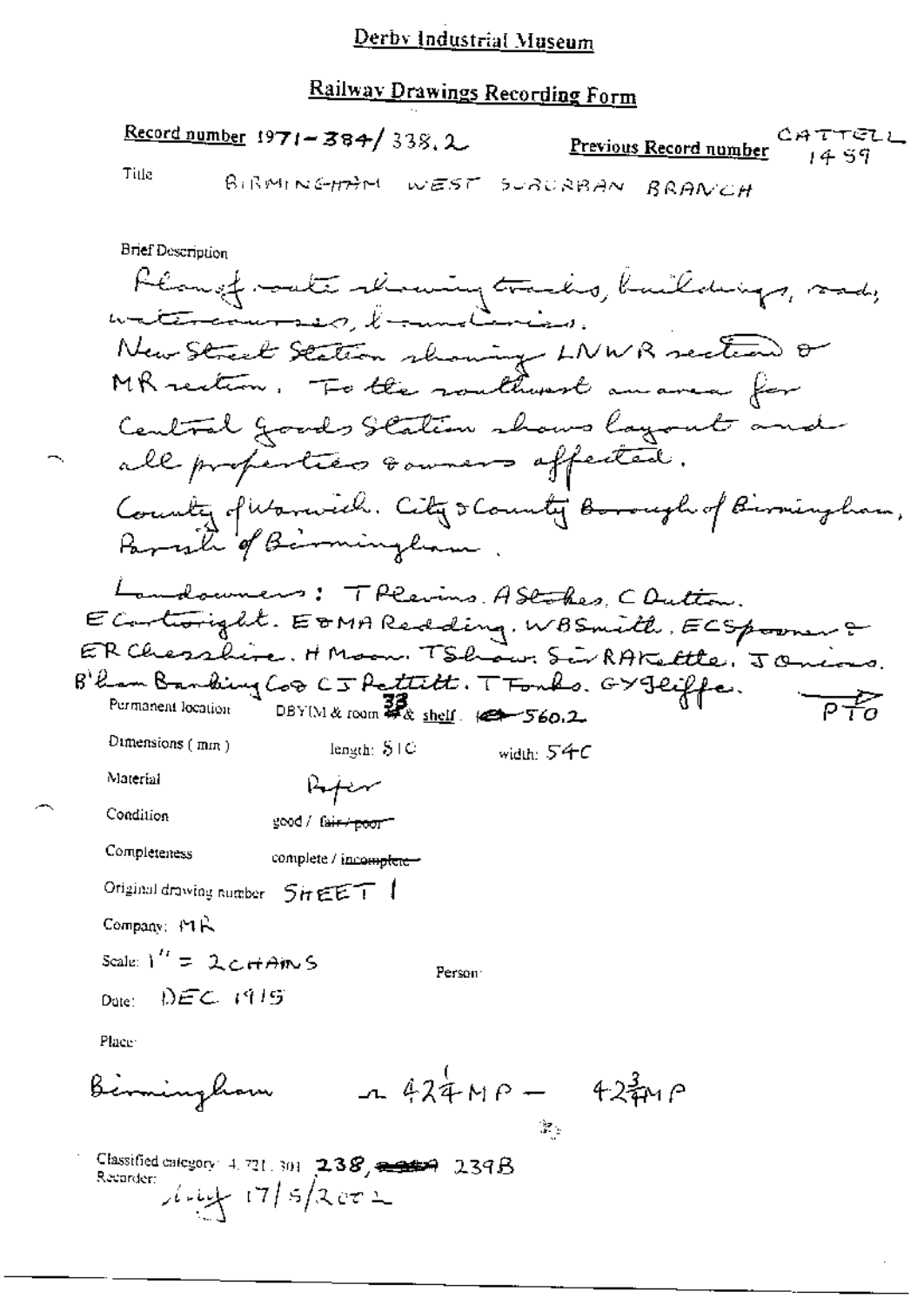# Railway Drawings Recording Form

Record number  $1971 - 384 / 338.3$ CATTELL Previous Record number  $14.59$ 

Title

BIRMINGHAM WEST SURURBAN BRANCH

**Brief Description** Planfract showing tracks, buildings, rad,<br>watersomers hammalaries. County of Warnical . City o County Borough of Birmingham. Parish of Birmingham Formerly Remoin of Edgborton.<br>Five Ways Station, 1998, Birmingham Comal, Granville Street Goods Funnel, Canal Funnel.<br>Butte Row - " " " Granville Street Funnel. Worcester & berming have Canal argument to railway. Landounnes: JOBendrey, Mrs PTHarlow & GDickinson. JHunt & W J Walker. C Brittain, WH Cooper. Rev JW Troug GHNelson. FC Malhaws. GChatham. THodnett, WHFyland. TOLake. JFallows  $PTOY$ DBYIM & room 30 shelf 42+560.2 Permanent focation Dimensions (mm) fength: STC width:  $54C$ Material  $R_{\rm eff}$ Condition good / fa<del>ir / poor</del> 1 Completeness complete / incomplete-Original drawing number  $5$ ir  $\epsilon$  $\epsilon$   $72$ Company: MR Scale:  $V'' = 2cH$   $\forall$  MNS Person: Date:  $DEC$  1915 Place: Five Ways  $42\frac{2}{3} + P - 43\frac{1}{2}MP$ 

Classified category,  $4.721 - 301$ ,  $2.38$ ,  $2.39B$ Recorder  $\frac{1}{2}$  17/5/2002

Station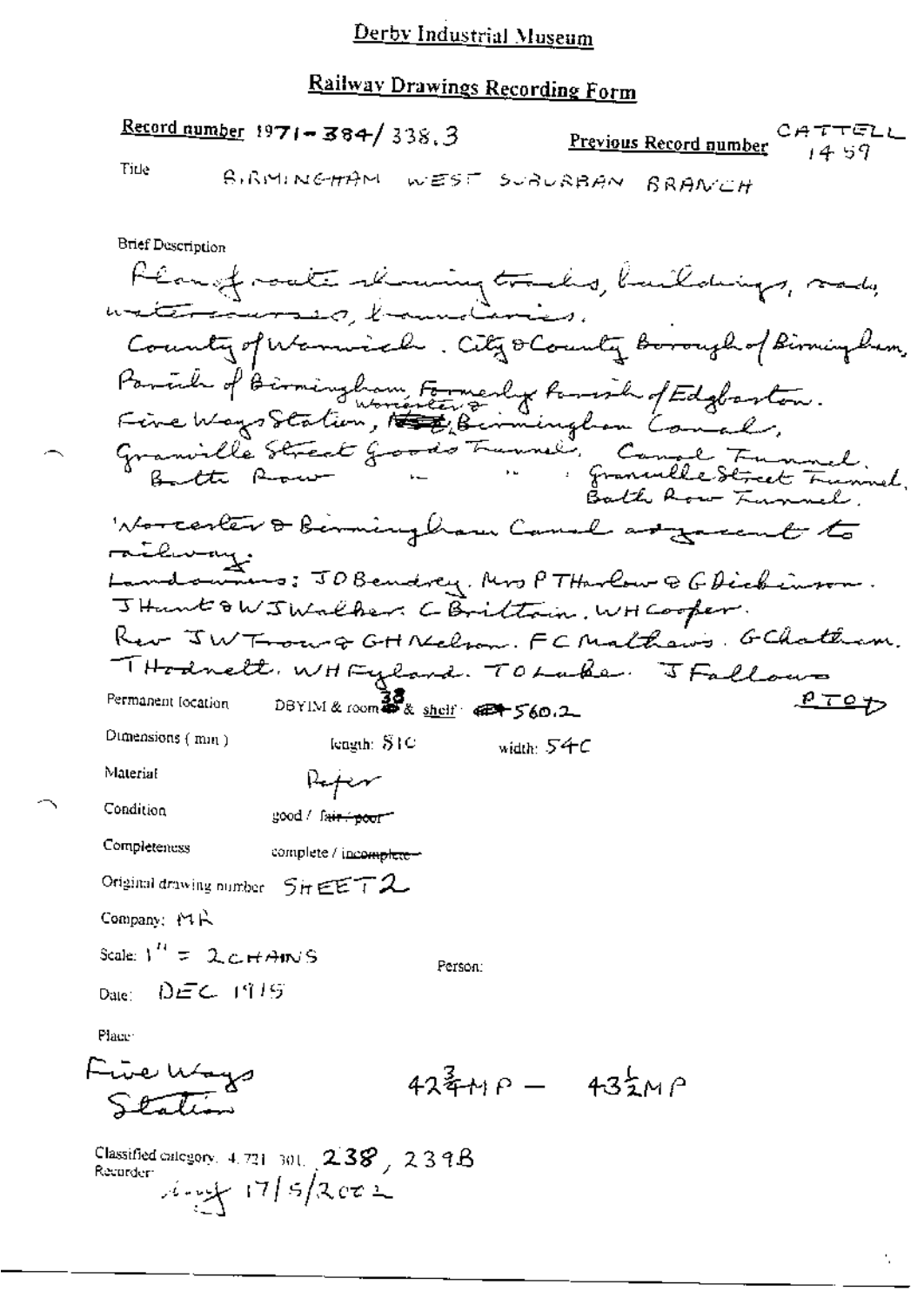#### Railway Deam:  $\ddot{\phantom{a}}$

| <b>Rativav Orawings Recording Form</b>                                                                                                                                                |
|---------------------------------------------------------------------------------------------------------------------------------------------------------------------------------------|
| Record number $1971 - 384 / 338.4$<br>CATTELL<br>Previous Record number 14 59<br>Title<br>BiRMINGH <del>A</del> M<br>WESE SURURBAN<br>BRANCH                                          |
| Brief Description<br>Klangf. sate showing tracks, buildings, rad,<br>weterscarses, boundaries.                                                                                        |
| Church Road Station avec 8 adjacent cand<br>County of Warwell, City & County Borough of Birmingham,<br>Parish of Birmingham Farmerly Parish of Edgebarton.                            |
| Landowners: Sharpners New Oorhog Glousester &<br>Fredereck Neclson. Rechard Reyton, Jesse Collings.<br>E Phipson William Phipson. J Simmons W Brooks<br>TBWhitehouse. Lord Caltborpe. |
| Frederick Henry William Baron Calthorpe.<br>Permanent location<br>DBYIM&room 邦& <u>sheif</u> : http://60.2<br>Dimensions (mm)<br>lengin: $S1C$<br>width: 54C                          |
| Material<br>Rofer<br>Condition<br>good / fa <del>ir / peor</del><br>Completeness<br>complete / incomplete-                                                                            |
| Original drawing number SireET3<br>Company: MR<br>Scale: $1'' = 2c$ rt $AnsS$<br>Person:<br>Date: $DEC$ (915)                                                                         |
|                                                                                                                                                                                       |

Place

 $\bar{z}$ 

Classified category: 4.721.301 238, 239A, 239B<br>Recorder:<br> $A \cup \bigcup_{i=1}^{n} 17/5/2$  CT2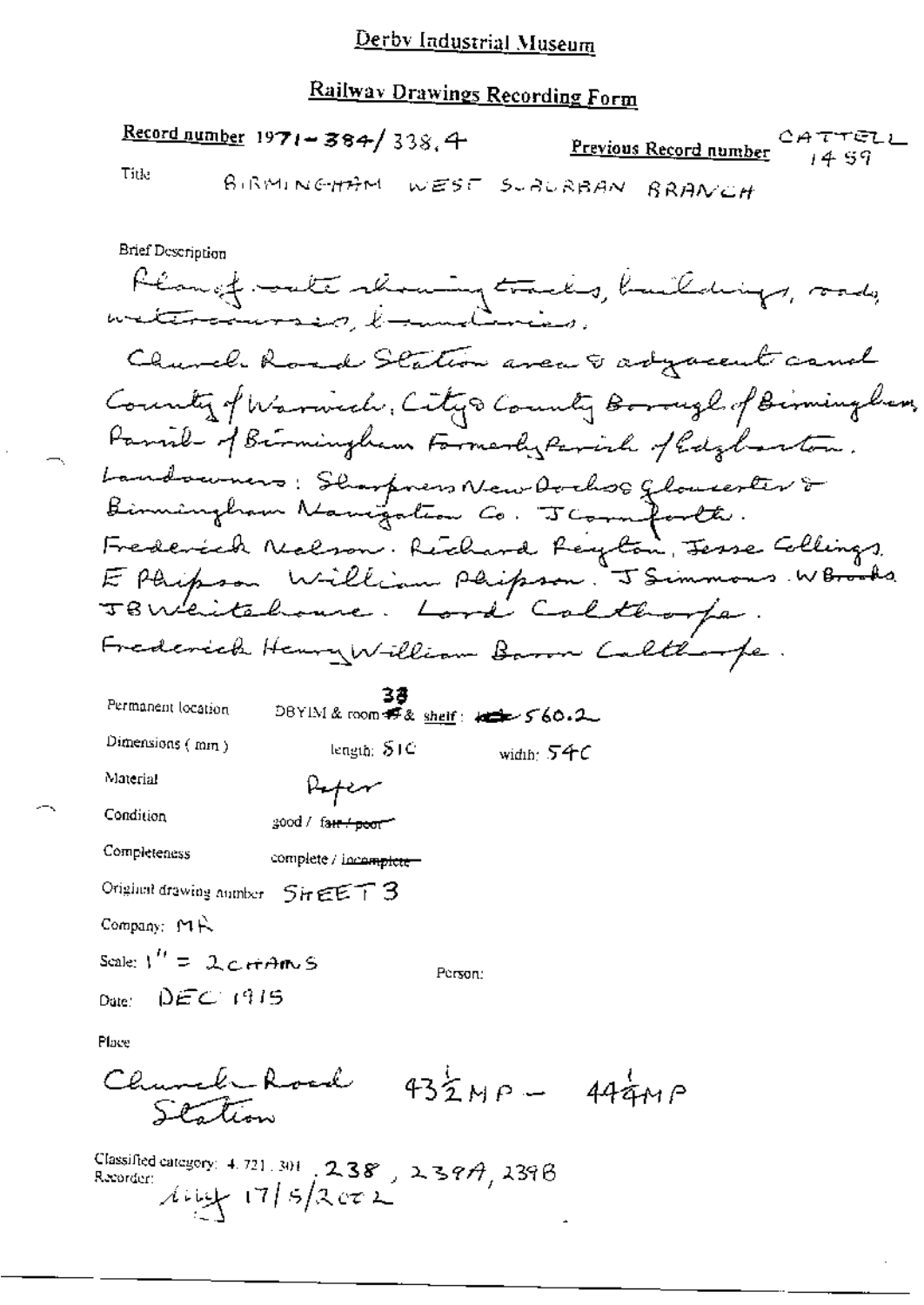JOT Bavenport, ROwen, TSmith JB, Eey.<br>WB Thompson, WJOJ Fawdry & Miss L Fawdry. WFCetcher. Charchaouse Docoseus of Edglaston. Ettanfer. The Sharpmens Darchs Co. The Worcester & Birmingham Conal Co. Governors of B'hau from mer School. Starpress New Dock Co torp of Birmh. Composition of Birmingham. BWLee. B'ham Hebrew Congregation. RHRH Vyse. W Faylor. GLotz owife & Twells Stephen Innett. Daniel Darrall. B'han Profesty Cohta. John Camforth. FF Grinley. A Brockland. JShilton, GHemming. Rew W Wilkimson & Grahash Com 2000 for England. WHHooper & SH Mangham & MCooke. GP Brookhurst. MA Johnson THright. Frace 5 Essbin. EHolder. B'ham Haben Congregation, TWhitmore, JHenningham. I famen om Furland. Thickends. Mins JM Simeox, TArton, JDodd, JSleev, Rev-GT Traylor, H Hendriks. J Traylor. LTX Notelle- George Partons. Henry Glaisyer. Thenry. HR-ree: EMFhomes & TEBrigden. EFRetcher. Mr & Mus Griffiths. WSR gers, Homelt. Rev WH Crossbey. BH Cadbery. Rev WR Grens.<br>A Albright. LH Eldington. SCadbary. Flanch. Land Caltarpe, scamforth. The Atthon Frederich Henry Welliam Baron Calltope.